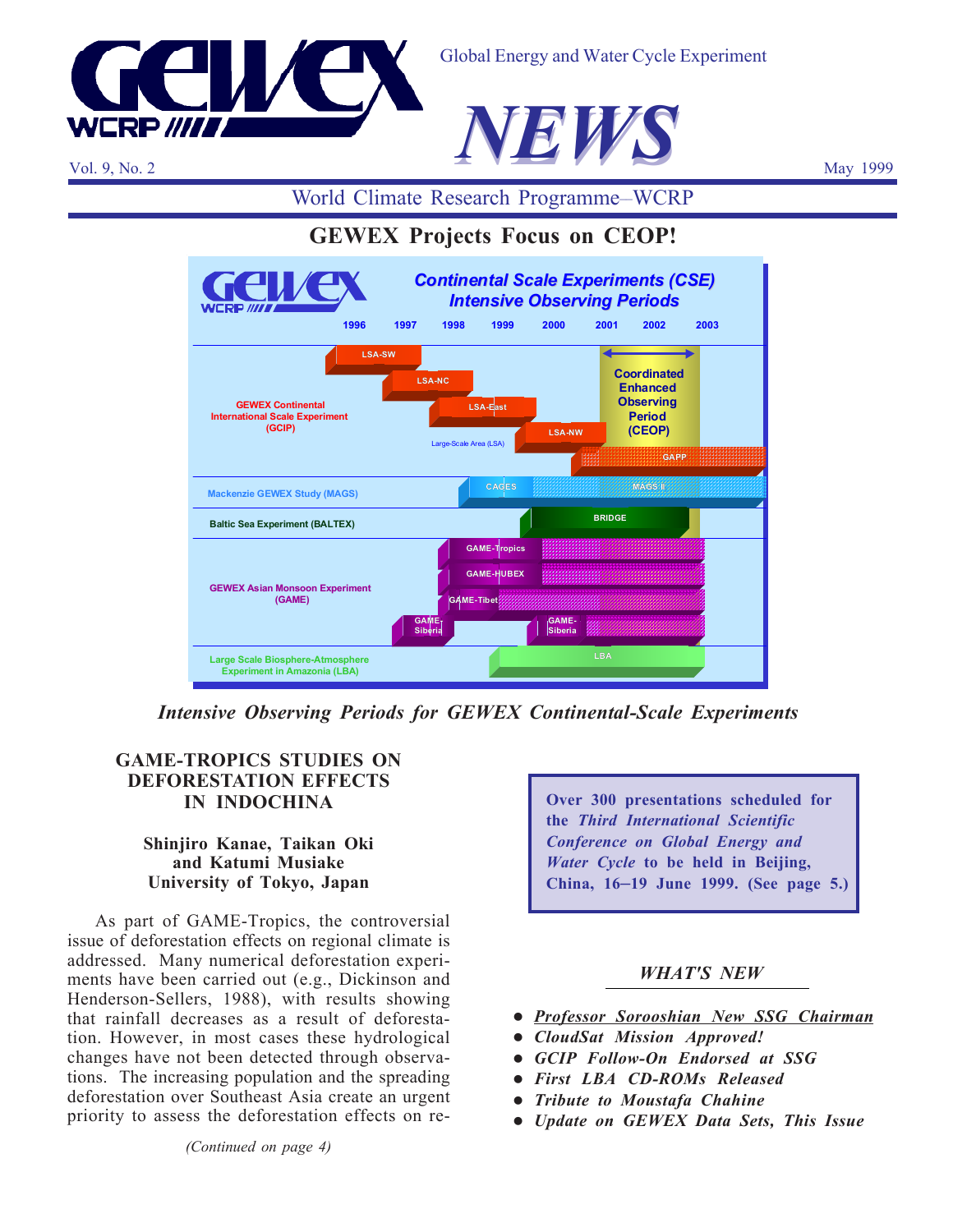

### *COMMENTARY*

#### **Soroosh Sorooshian, Chairman GEWEX Scientific Steering Group**

Since approval by WCRP's Joint Scientific Committee (JSC) in 1989, the GEWEX Project has had phenomenal success in achieving its overall objectives. At the JSC meeting in Kiel, Germany, in March 1999, it was evident that many components of GEWEX—the Continental-Scale Experiments (CSE) and the activities of the various GEWEX projects—are outstanding and unique. There is no question that the hundreds of scientists throughout the world who are involved with various aspects of GEWEX deserve a lot of credit for their accomplishments to date. However, we also owe a great deal of gratitude to the individuals directly involved with the GEWEX program for their enthusiastic and unselfish determination to ensure the program's success. Notably, Dr. Moustafa Chahine, who has chaired the GEWEX Scientific Steering Group (SSG) over the past 10 years, Dr. Pierre Morel and Dr. Hartmut Grassl, respective past and present Directors of WCRP, Sam Benedict in Geneva, and Dr. Paul Try and his staff in Washington, D.C., have all been critical in promoting the objectives of the GEWEX program. I look forward to working with them and seeking their advice as GEWEX moves into Phase II, an exploitation of new satellites and models, and Phase III, the application of GEWEX results to climate prediction.

As with any program, the level of success varies in accomplishing a multiple number of objectives. With respect to the four primary objectives of GEWEX, we have witnessed remarkable success in the areas of modeling, data assimilation, and the assembly and archiving of comprehensive data sets, globally and regionally, across the CSEs. Over the past 10 years, we have also learned many valuable lessons, which emphasize some of the deficiencies that need to be addressed if we are to ensure successful closure of water and energy cycles at different spatial and temporal scales. This is particularly important if GEWEX is to meet one of its more critical objectives, namely "to develop the ability to predict the variations of global and regional hydrologic processes and water resources and their response to environmental change." Initiatives proposed under Phase II are being identified and developed in order to address and overcome these deficiencies. Needless to say, accomplishing this will require close collaboration and coordination among scientists involved in various CSEs, as well

as with other WCRP programs, in particular, CLIVAR. The Coordinated Enhanced Observational Period (CEOP), which was highlighted in the February issue of *GEWEX News*, will be a high priority in Phase II and will require the direct involvement and input from all scientists involved in CSEs. Looking further ahead, we must take full advantage of the international space agencies' interest in improved observation of the components of the global water cycle.

At the same time, the GEWEX community needs to actively engage in discussions with colleagues in the CLIVAR program in order to ensure that the various elements of the land-surface processes which influence the science addressed by CLIVAR are properly addressed, and to ensure that we in GEWEX benefit from a better understanding of the slower components of the climate system.

Regarding the role of GEWEX in water resource issues, we in GEWEX must become serious about engaging the water resources community to ensure that modeling, observations, and data assimilation activities meet the water community's requirements for better management of the water resources. The worldwide hydrology currently being fostered by UNESCO and WMO represents an exciting potential partner in this mission.

As the incoming Chair of the GEWEX SSG, I invite you to participate in carrying out this important WCRP mission, and I encourage you to communicate your thoughts and ideas to me, the WCRP Secretariat in Geneva, and the International GEWEX Program Office.

| <b>Contents</b>                                  |              |
|--------------------------------------------------|--------------|
| <b>GAME-Tropics Studies Deforestation</b>        |              |
| <b>Effects in Indochina</b>                      |              |
| <b>Commentary:</b>                               |              |
| <b>By Soroosh Sorooshian, Chairman</b>           | $\mathbf{2}$ |
| <b>New Chairman of GEWEX SSG</b>                 | 3            |
| <b>NASA Approves CloudSat</b>                    | 3            |
| <b>GEWEX SSG Meeting</b>                         | 5            |
| <b>GEWEX Data Sets</b>                           | $6 - 10$     |
| <b>Tribute to Dr. Moustafa Chahine</b>           | 11           |
| <b>Third International Scientific Conference</b> |              |
| <b>Preliminary Program</b>                       | 11           |
| <b>WCRP/GEWEX Meetings Calendar</b>              | 12           |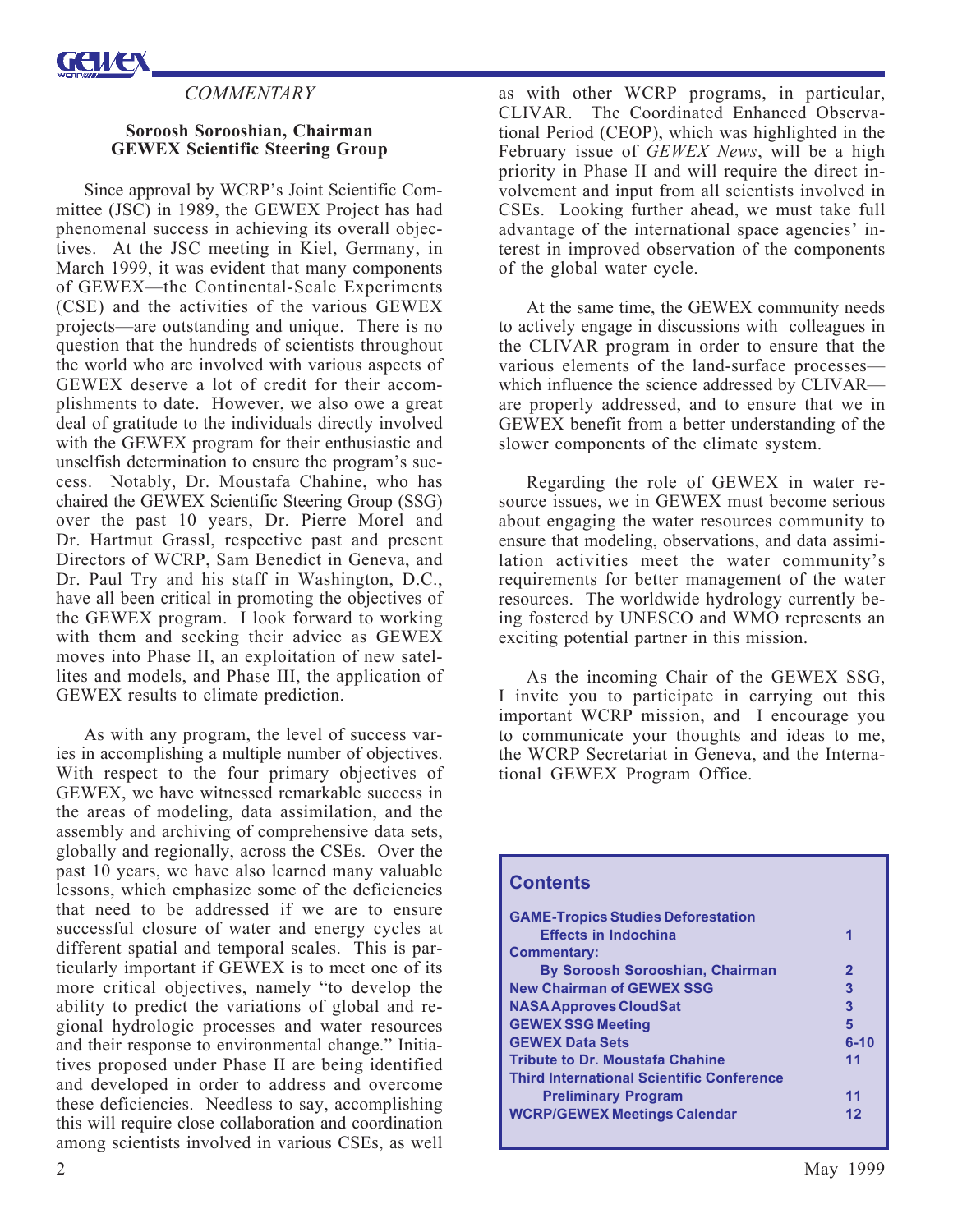# **New Chairman of GEWEX Scientific Steering Group (SSG)**

The transfer of the GEWEX Scientific Steering Group (SSG) chairmanship from Dr. Moustafa Chahine to Professor Soroosh Sorooshian was endorsed at the March 1999 World Climate Research Programme Joint Scientific Committee Twentieth Session.

Professor Sorooshian has broad international experience in research and project leadership, including efforts in New Zealand, the Sultanate of Oman, and France. His primary research is in surface hydrology with emphasis on precipitation and remote sensing. He has served in leadership roles on many committees, including the present Chairmanship of the National Research Council, U.S. National Academy of Sciences GEWEX Panel.



*Dr. Moustafa Chahine, Jet Propulsion Laboratory, California Institute of Technology.*

# **NASA APPROVES CLOUDSAT!**

In response to the need voiced by the GEWEX community, NASA has approved a new spaceborne 94 GHz radar mission. CloudSat will fly in 2003 in formation with the Earth Observing System–PM satellite and the recently approved NASA PICASSO–CENA lidar mission. The new measurements from these satellites will provide the GEWEX community with an opportunity to study the three-dimensional structure of clouds from CloudSat measurements which will be complemented by lidar measurements of thin clouds and aerosols from PICASSO–CENA.

Professor Graeme Stephens of Colorado State University and Chairman of the GEWEX Radiation Panel will be the principal investigator of the CloudSat mission. NASA's Jet Propulsion Laboratory, in Pasadena, California, will manage the international mission, which will include participation from the United States, Canada, Germany and Japan.



*Professor Soroosh Sorooshian, Hydrology and Water Resource Systems and Engineering at the University of Arizona.*

Dr. Moustafa Chahine, the first chairman of the GEWEX SSG, applied his scientific background and knowledge of satellite observing systems to the understanding of the global energy and water cycle. His scientific abilities combined with his organizational leadership were critical in developing GEWEX into a premier international project by molding a variety of existing projects and establishing new projects to collectively address key global energy and water cycle issues. (See *Tribute to Dr. Chahine* on page 11.)

#### **NOTE TO GPCP CD-ROM USERS**

A new version of monthly mean 2.5 x 2.5 degree latitude/longitude merged satellite and gauge precipitation estimates, designated VERSION 1B has been produced and is available on-line from WDCA at **ftp:/ /ftp.ncdc.noaa.gov/pub/data/gpcp/version1**. VERSION 1B has adjustments and corrections to the procedures used to obtain the merged satellite and gauge data. A more completed description of the VERSION 1B data is provided in the documentation files available on-line. The merged satellite–gauge precipitation estimates on the GPCP CD-ROM, designated VERSION 1A, while internally consistent and suitable for study of the spatial and temporal variability of precipitation SHOULD NOT BE MIXED WITH VERSION 1B SINCE DISCONTINUITIES IN SPACE AND TIME WILL OCCUR.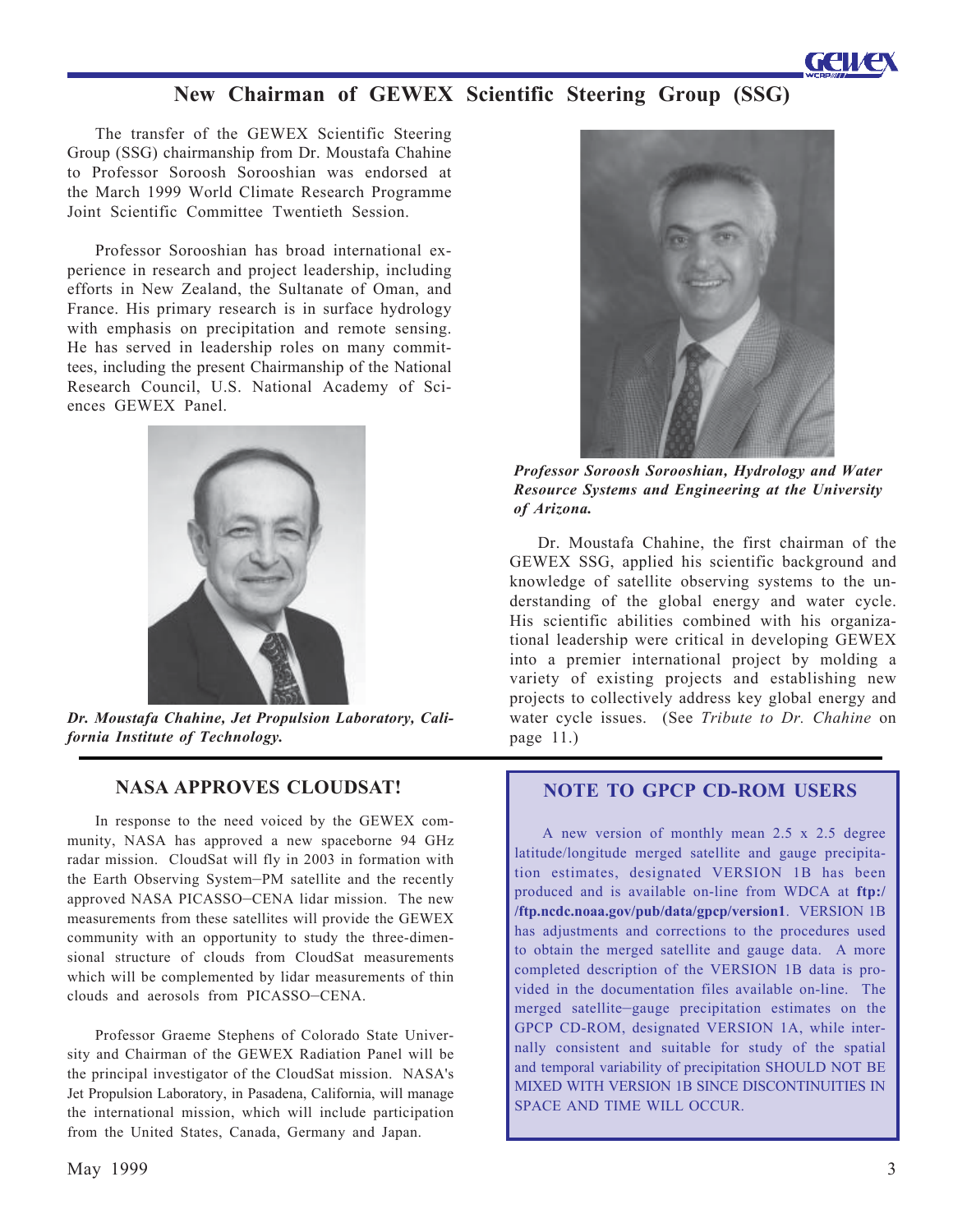

#### **DEFORESTATION EFFECTS IN INDOCHINA** (Continued from page 1)

gional climate and water resources. The percentage of forested land in Thailand, located at the center of Southeast Asia, has decreased from 54 percent in 1961 to 26 percent in 1993. As rainfall has been observed routinely for a long period in Thailand, it may be possible to extract the effects of deforestation on regional climate and rainfall change.

The GAME-Tropics activities include the collection of more than 40 years of rainfall data in Thailand. A linear regression analysis and a nonparametric Mann-Kendall rank test were applied to the rainfall data for each month at each meteorological station from 1951 through 1994 (see Figure 1 on back page). **The purpose of this analysis was to investigate the long-term rainfall trend which may be due to the effect of deforestation. Significant decreases were detected in the time series of monthly rainfall for September, when the rainfall amount is a maximum every year in Thailand**. In September, rainfall amounts at almost every meteorological station have decreased for the past three decades. Not only can decreasing trends be seen, but the magnitudes of these decreasing trends are large, nearly 100 mm per 50 years. Other distinct characteristics were not present in the analysis of other months.

At the same time, numerical experiments with a regional climate model were carried out to examine the tropical deforestation effects on regional climate over the Indochina peninsula. A regional climate model based on CSU-RAMS (Pielke et al., 1992) was applied with 60 km horizontal spacing (50 x 50 grids) and 25 vertical layers. Land surface hydrological processes were simplified and represented only by the evaporation efficiency, albedo and roughness fixed for each grid point and each vegetation type. In the numerical experiments, a part of the Indochina peninsula is changed from grassland (the current vegetation type) to forest (the former vegetation type). See Figure 2 on back page. Simulations were carried out for August and September during 1992–1994. Initial and boundary conditions were interpolated from NCEP Reanalysis. **Results of these numerical experiments show decreasing rainfall over almost all**

#### **the deforested area in September, but not in August.**

Significant rainfall over the Indochina peninsula occurs under the influence of the Southeast Asian summer monsoon (SEAM) system. The strong summer monsoon westerlies bring abundant moisture to the Indochina peninsula as a source of rainfall. However, the strong westerlies over the Indochina peninsula disappear and gradually turn to easterlies in September, although this is a period of maximum rainfall. **In short, climate over the Indochina peninsula in August is highly governed by the SEAM and in September it is not**. It is inferred that local land surface-atmosphere interactions and deforestation effects may appear clearly only in September as a result of the weakened monsoon westerlies.

Although a decrease in rainfall is shown for the month of September in the observed data analysis and reproduced primarily by numerical experiments, it is still uncertain whether the decrease in rainfall in September is a result of the deforestation. Analysis of land surface flux observations in the GAME-IOP and extended modeling studies with a more sophisticated land surface scheme are expected to improve our understanding of the mechanisms.

*Acknowledgments: Rainfall data were provided by the Thai Meteorological Department. The authors would like to express their appreciation to Professors Sumi, Nakajima and Numaguti (CCSR, University of Tokyo) and Dr. Emori (National Institute for Environmental Studies) for their help, including the use of radiation (Nakajima et al., 1995) and cumulus parameterizations of CCSR/NIES GCM.*

#### **References**

Dickinson, R.E. and A. Henderson-Sellers, 1988. Modeling tropical deforestation: A study of GCM land-surface parameterizations. *Quart. J. Roy. Meteor. Soc*., 114, 439–462.

Nakajima, T., M. Tsukamoto, Y. Tsushima and A. Numaguti, 1995. Modeling of the radiative process in a AGCM. Climate System Dynamics and Modeling, Reports of a New Program for Creative Basic Research Studies, I-3, 104–123.

Pielke, R.A., W.R. Cotton, R.L. Walko, C.J. Tremback, M.E. Nicholls, M.D. Moran, D.A. Wesley, T.J. Lee and J.H. Copeland, 1992. A comprehensive meteorological modeling system – RAMS*. Meteor. Atmos. Phys*., 49, 69–91.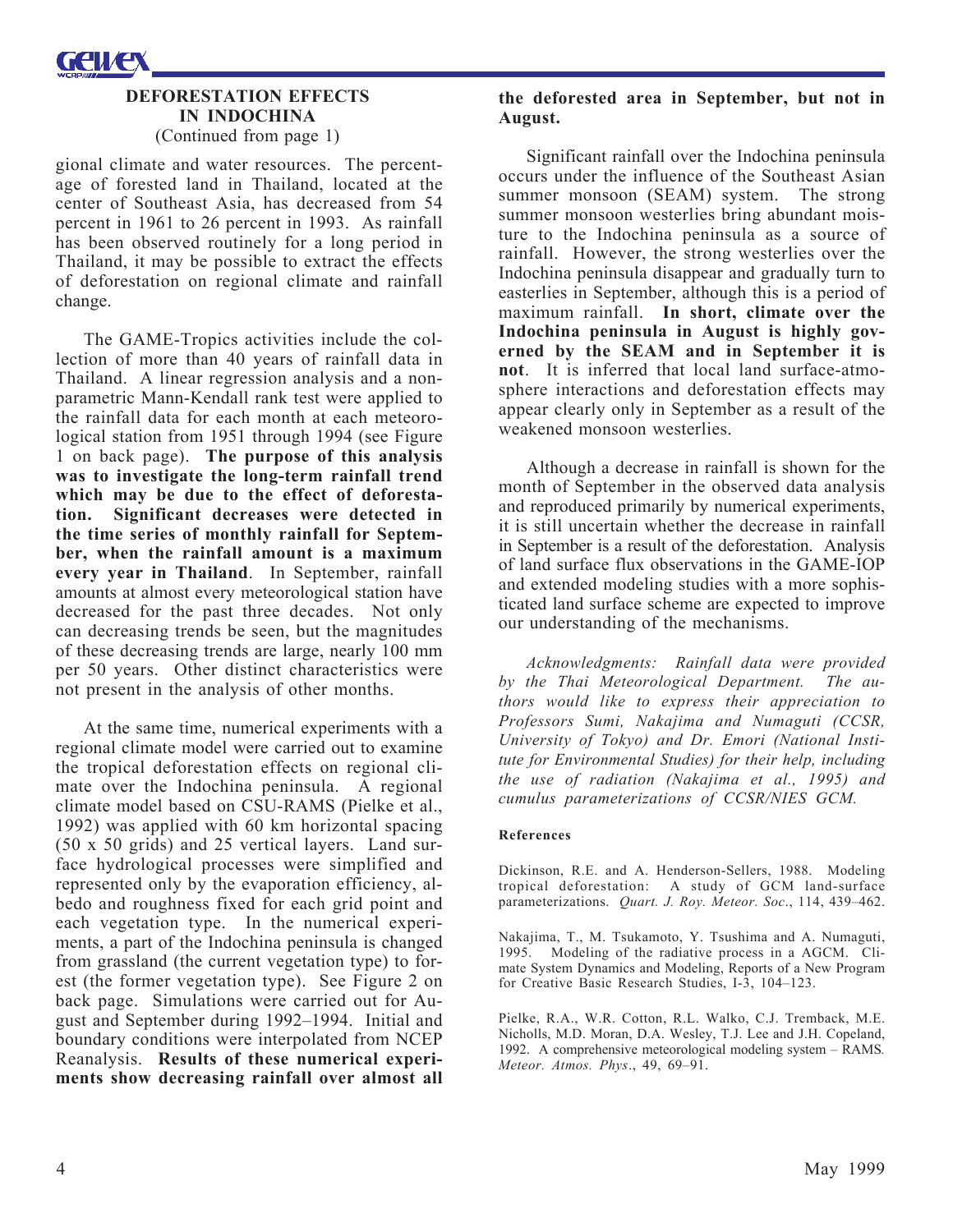# *MEETING SUMMARY* **GEWEX SCIENTIFIC STEERING GROUP MEETING**

#### **25–29 January 1999 Tucson, Arizona, USA**

At the Eleventh Session of the SSG, the science achievements and plans of the three major groups of GEWEX activities (Hydrometeorology, Radiation, and Modeling and Prediction) were presented. Some of the meeting highlights and recommendations are summarized here.

The SSG agreed that the success of WCRP research programs requires a long series of comprehensive observations with an integrated analysis of the data sets. It was recommended that, since current plans for the satellite and surface observing systems do not dictate a change of analysis schemes in the near future, GEWEX data projects should continue for at least another five years.

The GEWEX Hydrometeorology Panel (GHP) is developing plans for the five GEWEX Continental-Scale Experiments (CSE) to participate in a Coordinated Enhanced Observing Period (CEOP) and the transferability of model results across the CSE regions. The SSG encouraged development of an augmented CEOP. Progress in planning the CEOP was reported in the last issue of *GEWEX News*. The SSG has formulated the implementation of CEOP as a GEWEX initiative that can be undertaken in association with CLIVAR and ACSYS, with a particular focus on the source and sink regions driving and modifying circulations that affect the climate system and many of its anomalies.The follow-on to the GEWEX Continental-Scale International Project (GCIP) in the post 2000 period was endorsed under the framework of a GEWEX American Prediction Project (GAPP).

The GEWEX Radiation Panel (GRP) is working to formulate an integrated scientific framework that expresses the effort to understand and quantify the impact of cloud feedback on the climate system as a main scientific theme for GEWEX. This framework will include the process which links to the current radiation data projects with data expected from the new era of instruments planned for launch during Phase II of GEWEX as part of the Japanese, US and European initiatives beginning next year. Also, under

### **SOIL MOISTURE DATA UPDATE**

The Global Soil Moisture Data Bank has several new data sets available at **http://climate.envsci.rutgers. edu/soil\_moisture/.**

the auspices of the GEWEX Radiation Panel, the Aerosol Radiative Forcing International Science Team with the GEWEX Global Aerosol Climatology Project (GACP) has started work on a 20-year aerosol data set. The SSG endorsed plans to move toward a higher spatial and temporal scale Global Precipitation Climatology Project (GPCP) primary product (see note on page 3).

The GEWEX Modeling and Prediction Panel (GMPP) is working in association with the Working Group on Numerical Experimentation (WGNE) to meet its commitment to assist GEWEX in the production of improved parameterizations for use in General Circulation Models (GCM) of both cloud and the land surface. Activities within the GEWEX Cloud System Study (GCSS) were reported. The SSG support included the formation of a new Working Group on Polar Clouds. Also reported was a recommendation at a recent ECMWF and WCRP/GCSS workshop to update the GCSS Science Plan. A GCSS activity is planned to make all GCSS test case study data sets available to the scientific community at large. An ad hoc data integration and model evaluation working group has been formed to investigate the efficiency of such a task. On the land surface task, the SSG approved GMPP plans that will move forward with the Land-Surface Parameterization**–**AGCM Coupling Project based partly on the next phase of the Global Soil Wetness Project (GSWP), and endorsed the idea of holding a workshop to investigate these issues.

During the meeting, there was recognition of the benefit to large-scale modeling from the methodology GEWEX has applied toward the development of improved parameterizations. To benefit from this effort GEWEX has asked NASA's Data Assimilation Office to perform impact studies by way of observing system experiments using real data and observing system simulation experiments simulated data to evaluate the potential impact of future observing systems of relevance to GEWEX.

#### **NEW LBA CD-ROMS**

The release of Volumes 1–3 of the Pre-LBA CD-ROMS are now available. The Pre-LBA data sets, from an effort led by Brazil, consist of a compilation of all data sets of regional experiments that took place in Amazonia during the last 20 years. To obtain a copy of them, send a note indicating your name, and institution to: Jose A. Marengo, Pre-LBA Data Sets Initiative, CPTEC/INPE, Rodovia Dutra km. 40, 12630-000 Cachoeira Paulista, Sao Paulo, Brazil; E-mail: marengo@cptec.inpe.br.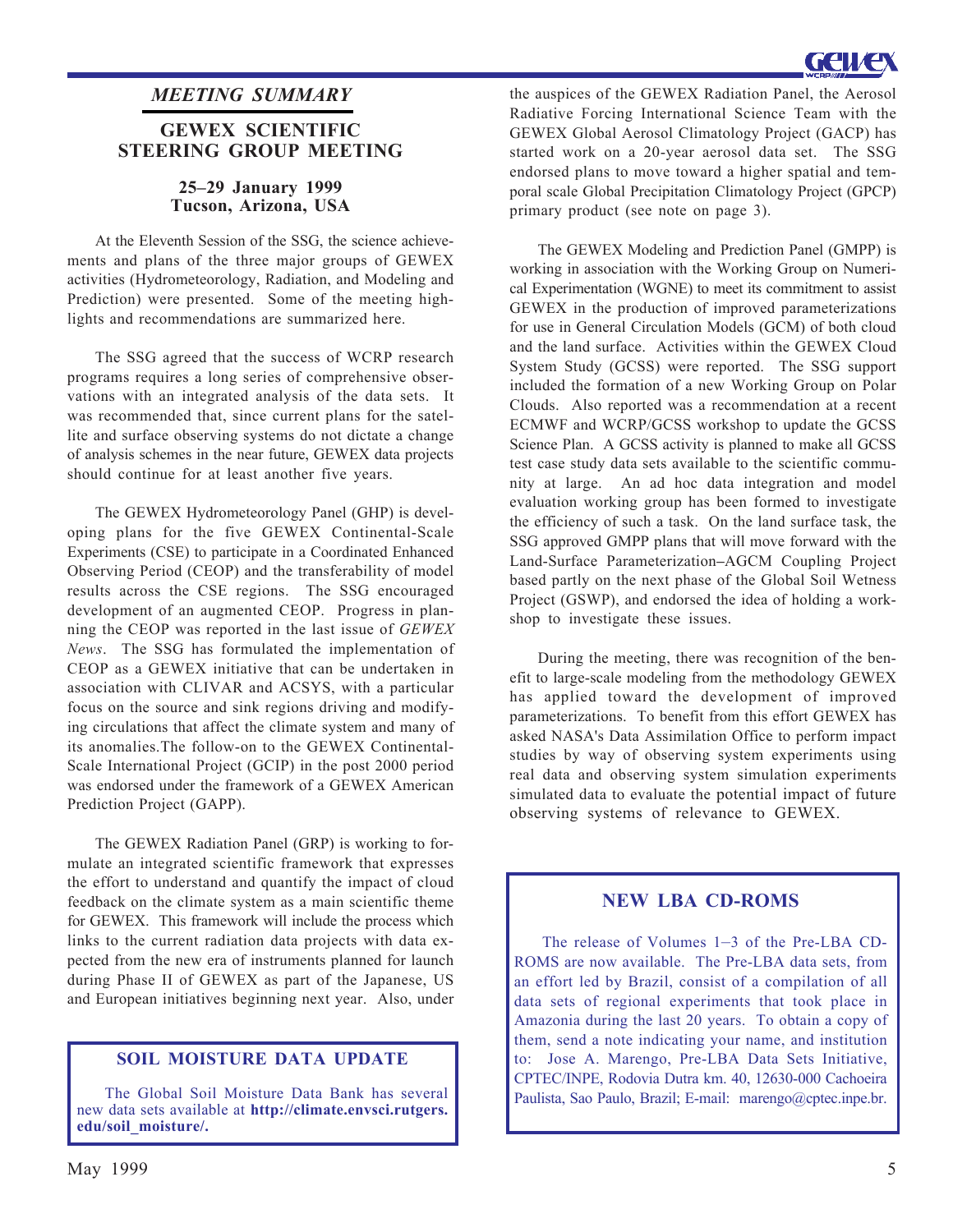| ï<br>ŕ |  |
|--------|--|
| Ĺ      |  |
|        |  |
|        |  |
|        |  |

| SOURCES                                      | SCCP DATA IS AVAILABLE FROM THE FOLLOWING<br>National Climatic Data Center<br>Satellite Services Group<br>Federal Building<br>SOURCES:                         | Tel: 704-271-4800 Option #5<br>Asheville, NC 28801-5001<br>151 Patton Avenue<br>Fax: 704-271-4876                                                              | E-mail: satorder@ncdc.noaa.gov<br>Mail Stop 157D<br><b>CAAC</b> velpne-                                                                                                                                                  | NASA Langley Research Center<br>Hampton, VA 23681-0001<br>E-mail: larc@eos.nasa.gov<br>Tel.: 757-864-8656<br>Fax: 757-864-8807                                                                     | WWW.http://eosweb.larc.nasa.gov/                                                                                                                                                      |                                                                                                                                                                                                                                               | Langley DAAC, Mail Stop 157D, Hampton, VA 23681-0001<br>Tel: 757-864-8656; Fax: 757-864-8807<br>WWW: http://eosweb.larc.nasa.gov/<br>Email: larc@eos.nasa.gov | Special requests can be made to Herman Hegner at<br>bsmadm@geo.umnw.ethz.ch<br>WWW: http://bsm.ethz.ch                                                                                                                                                                                                                                                                                                                           |
|----------------------------------------------|----------------------------------------------------------------------------------------------------------------------------------------------------------------|----------------------------------------------------------------------------------------------------------------------------------------------------------------|--------------------------------------------------------------------------------------------------------------------------------------------------------------------------------------------------------------------------|----------------------------------------------------------------------------------------------------------------------------------------------------------------------------------------------------|---------------------------------------------------------------------------------------------------------------------------------------------------------------------------------------|-----------------------------------------------------------------------------------------------------------------------------------------------------------------------------------------------------------------------------------------------|---------------------------------------------------------------------------------------------------------------------------------------------------------------|----------------------------------------------------------------------------------------------------------------------------------------------------------------------------------------------------------------------------------------------------------------------------------------------------------------------------------------------------------------------------------------------------------------------------------|
| <b>MEDIA</b>                                 | 9-track/1600-6250 bpi<br>cartridges (July 1983<br>tape or IBM 3480<br>on CD-ROM)<br><b>Dec</b> 1991                                                            | 9-track/1600-6250 bpi<br>tape or IBM 3480<br>cartridges                                                                                                        | 9-track/1600-6250 bpi<br>tape or IBM 3480<br>cartridges                                                                                                                                                                  | 9-track/1600-6250 bpi<br>cartridges (Jan 1989<br>tape or IBM 3480<br>Dec 1993 on CD-<br>ROM)                                                                                                       | 9-track/1600-6250 bpi<br>tape or IBM 3480<br>cartridges                                                                                                                               | 9-track/1600-6250 bpi<br>tape or IBM 3480<br>cartridges                                                                                                                                                                                       | CD-ROM/FTP/TAPE                                                                                                                                               | Internet, other on<br>request.                                                                                                                                                                                                                                                                                                                                                                                                   |
| PTION<br>DATA SET NAME<br>TIME PERIOD/DESCRI | products at 280-km resolution, 72 variables derived from<br>SCCP C2/July 1983 - June 1991/Global monthly cloud<br>polar orbiting and geostationary satellites. | SCCP C1/July 1983 - June 1991/Global cloud products at<br>280 km, 3-hr resolution, 132 variables, derived from polar<br>orbiting and geostationary satellites. | continue through<br>intervals, separately from imaging radiometers on polar<br>30 km, 3-hour<br>June 2000) / Satellite radiance data at<br>SCCP B3/July 1983 - June 1994 (will<br>orbiting and geostationary satellites. | SCCP D2/1986 and 1989-1992 (will cover July 1983 - Dec<br>1993)/ Global monthly cloud products at 280 km resolution,<br>130 variables derived from polar orbiting and geostationary<br>satellites. | ISCCP D1/1986 and 1989–1992 (will cover July 1983 – Aug<br>1994)/Global cloud products at 280 km, 3-hr resolution, 202<br>variables from polar orbiting and geostationary satellites. | ISCCP DX/1986 and 1989–1992 (will cover July 1983 – Aug<br>1994)/Satellite radiance and cloud retrieval data at 30 km, 3-<br>operational polar orbiting and geostationary satellites.<br>hr intervals, separately from imaging radiometers on | SRB Version 1.1 WCRP/SRB SW March 1985 – Dec 1988/<br>Shortwave surface radiation parameters                                                                  | BSRN Surface Radiation Budget – surface based network;<br>30 stations planned; 24 sites are collecting data. Downward<br>components of solar and thermal irradiance from a globally<br>distributed surface-based network. Ancillary data at some<br>sites include: upwelling irradiances, meteorological<br>observations, aerosol optical depth, UV and PAR. Cloud-<br>based lidar may be installed at some sites in the future. |
| PROJECT<br><b>NAME</b>                       | Satellite Cloud<br>International<br>Climatology<br>(ISCCP)<br>Project                                                                                          |                                                                                                                                                                |                                                                                                                                                                                                                          |                                                                                                                                                                                                    |                                                                                                                                                                                       |                                                                                                                                                                                                                                               | Budget (SRB)<br>Radiation<br><b>Surface</b><br>Project                                                                                                        | Radiation<br>Baseline<br>Network<br>Surface<br>(BSRN)                                                                                                                                                                                                                                                                                                                                                                            |

# Gewex

5/99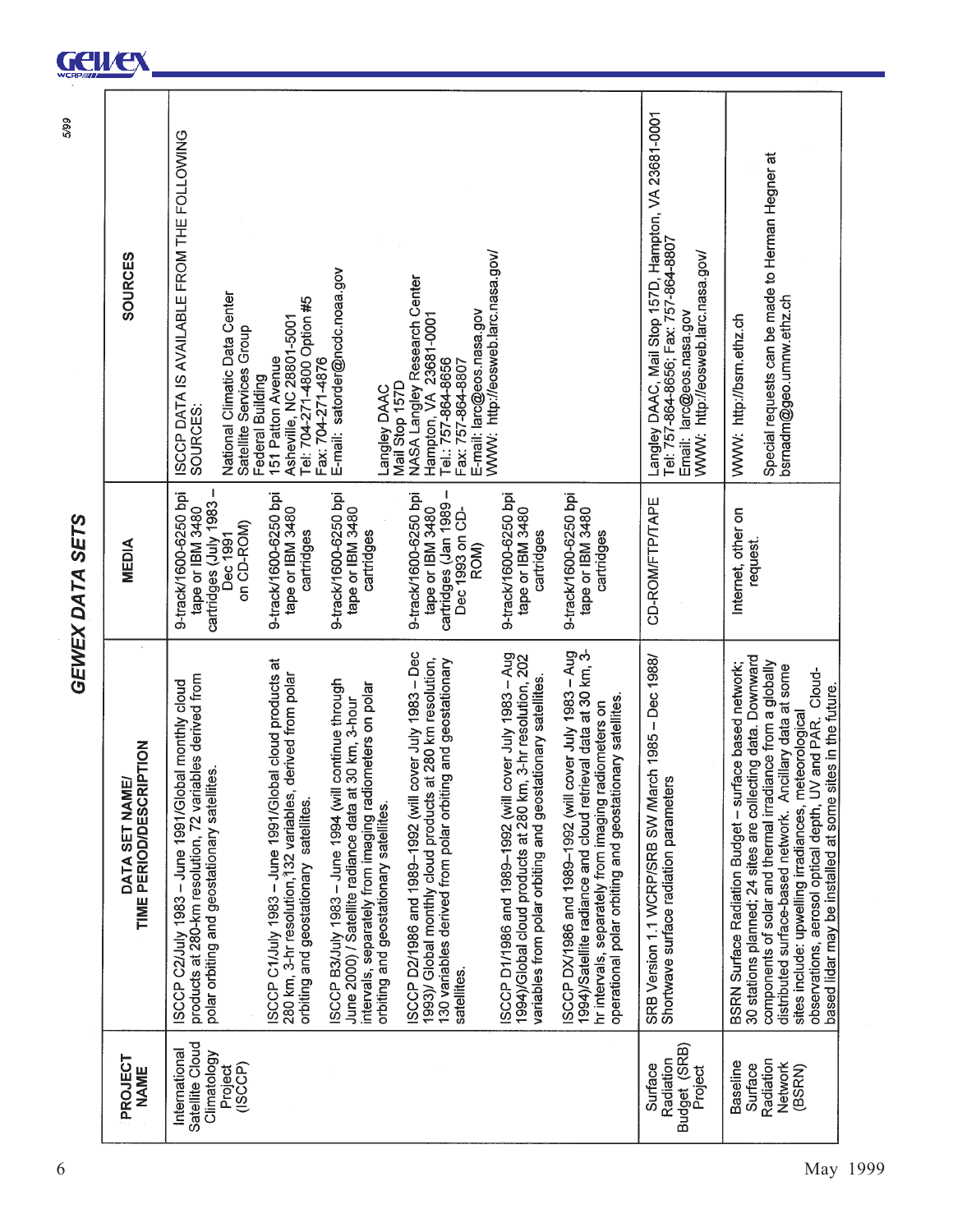| SOURCES                                           | Tel: (757) 864-8656 ; Fax: (757) 864-8807<br>WWW: http://eosweb.larc.nasa.gov/<br>NASA/Langley Research Center<br>Hampton, VA 23681-0001, USA<br>E-mail: larc@eos.nasa.gov<br>Mail Stop 157D<br>Langley DAAC                                                                                             | International GEWEX Project Office (IGPO), Suite 450,<br>1010 Wayne Avenue, Silver Spring, MD 20910<br>Tel: 1-301-565-8345; Fax: 1-301-565-8279<br>E-mail: gewex@cais.com          | National Climatic Data Center, Asheville, North Carolina<br>WWW: http://www.ncdc.noaa.gov/wdcamet.htm#GPCP<br>Tel: (704) 271-4800; Fax: 704-271-4876<br>E-mail: satorder@ncdc. noaa.gov                                                    | Tel: +49 69 80 62 29 81; Fax: +49 69 80 62 29 93 or 2880<br>Global Precipitation Climatology Centre (GPCC)<br>c/o Deutscher Wetterdienst, Postfach 10 04 65<br>ftp://ftp.ncdc.noaa.gov/pub/data/gpcp/gpcc<br>D-63004 Offenbach am Main, Germany<br>E-mail: brudolf@dwd.d400.de                                                                           | NASA/Goddard Space Flight Center, Mail Stop 902.2<br>Greenbelt, MD_20771, USA<br>Tel: (301) 614-5224 ; Fax: (301) 614-5268<br>WWW: http://daac.gsfc.nasa.gov/<br>E-mail: gsfc@eos.nasa.gov                                                              | 1996 ASTEX: http://www.fys.ruu.nl/~wwwimau/ASTEX/<br>astexcomp.html; 1997 BOMEX: http://www.knmi.nl/~<br>http://amath.washington.edu/~breth/GCSS/<br>WG1 - 1995 Smoke case + ASTEX Lag.:<br>siebesma/bomex.html | WG2 - http://eos913c.gsfc.nasa.gov/gcss_wg2/<br>WG3 - Email: Robert.Crawford@ec.gc.ca                                                                                                                                                              | WG5 - http://paos.colorado.edu/~curryja/wg5/home.html<br>http://www.met.utah.edu/skrueger/gcss/intercomp.html<br>http://rsd.gsfc.nasa.gov/users/djohnson/gcsswg4/<br>WG4 - http://www.cnrm.meteo.fr:8000/gcss/ |
|---------------------------------------------------|----------------------------------------------------------------------------------------------------------------------------------------------------------------------------------------------------------------------------------------------------------------------------------------------------------|------------------------------------------------------------------------------------------------------------------------------------------------------------------------------------|--------------------------------------------------------------------------------------------------------------------------------------------------------------------------------------------------------------------------------------------|----------------------------------------------------------------------------------------------------------------------------------------------------------------------------------------------------------------------------------------------------------------------------------------------------------------------------------------------------------|---------------------------------------------------------------------------------------------------------------------------------------------------------------------------------------------------------------------------------------------------------|-----------------------------------------------------------------------------------------------------------------------------------------------------------------------------------------------------------------|----------------------------------------------------------------------------------------------------------------------------------------------------------------------------------------------------------------------------------------------------|----------------------------------------------------------------------------------------------------------------------------------------------------------------------------------------------------------------|
| MEDIA                                             | TAPE/FTP<br>TAPE                                                                                                                                                                                                                                                                                         | CD-ROM available<br>through IGPO                                                                                                                                                   | subset on CD-ROM<br>P<br>FTP                                                                                                                                                                                                               | NOTE: ONLY FTP<br>DATA AVAILABLE<br>THROUGH GPCC                                                                                                                                                                                                                                                                                                         | <b>ISLSCP</b> Initiative I<br>CD-ROM                                                                                                                                                                                                                    | <b>NNW</b><br>S<br>M                                                                                                                                                                                            | CD-ROM                                                                                                                                                                                                                                             | WOR-POM<br><b>NNW</b><br><b>NNW</b><br><b>NWW</b>                                                                                                                                                              |
| <b>DATA SET NAME/<br/>TIME PERIOD/DESCRIPTION</b> | NVAP/1988 - 1996/Blended global water vapor and cloud<br>infrared satellite data with 1 x 1-degree resolution, daily,<br>Nov - Dec 1991/ Raman Lidar water vapor profiles from<br>liquid water data sets using radiosonde, microwave and<br>Coffeville Kansas Experiment<br>pentad and monthly averages. | global fields; monthly<br>daily averaged fields.<br>Selected NVAP data sets (1988-1994) on CD-ROM.<br>including animations of daily averaged<br>averaged data and sample months of | approximately quarterly)/Monthly 2.5-degree global gridded<br>precipitation data set produced by blending gauge, infrared<br>1998 (Updated<br>and microwave satellite estimates of precipitation.<br>Global Precipitation/July 1987 - Sept | documentation for the period July 1987 through December<br>1997. The CD-ROM can be obtained from Nancy Everson,<br>NOAA/NESDIS E/RA2 Room 703B WWBG, 5200 Auth<br>Also available is a CD-ROM containing 19 Version 1A<br>Road, Camp Springs, MD 20746-4304, USA, E-mail:<br>precipitation products plus validation data and<br>neverson@nesdis.noaa.gov. | area-mean precipitation and the number of stations per grid.<br>1988/Monthly terrestrial gridded precipitation data sets on a<br>Global Precipitation for ISLSCP Initiative I /Jan 1987 - Dec<br>1-degree grid. There are two files for each month: The | Working Group 1 (Boundary Layer Clouds) Case study<br>data sets                                                                                                                                                 | 1992 CASPII data sets<br>Working Group 2 (Cirrus Clouds) Case study data sets<br>Working Group 3 (Extra-Tropical Layer Clouds)/Sept 30,<br>1994 BASE data sets and Feb 26, 1992 CASPII data s<br>Working Group 4 (Precipitating Convective Clouds) | MIP: Case 2, Radiation Code Offline Intercomparison<br>Model Intercomparison Project (MIP); Case 1<br>Working Group 5 (Polar Clouds)<br>MIP: Case 2                                                            |
| PROJECT<br><b>NAME</b>                            | Vapor Project<br>Global Water<br>(GVaP)                                                                                                                                                                                                                                                                  |                                                                                                                                                                                    | Project (GPCP)<br>Precipitation<br>Climatology<br>Global                                                                                                                                                                                   |                                                                                                                                                                                                                                                                                                                                                          |                                                                                                                                                                                                                                                         | GEWEX Cloud<br>System Study<br>(GCSS)                                                                                                                                                                           |                                                                                                                                                                                                                                                    |                                                                                                                                                                                                                |

Gewex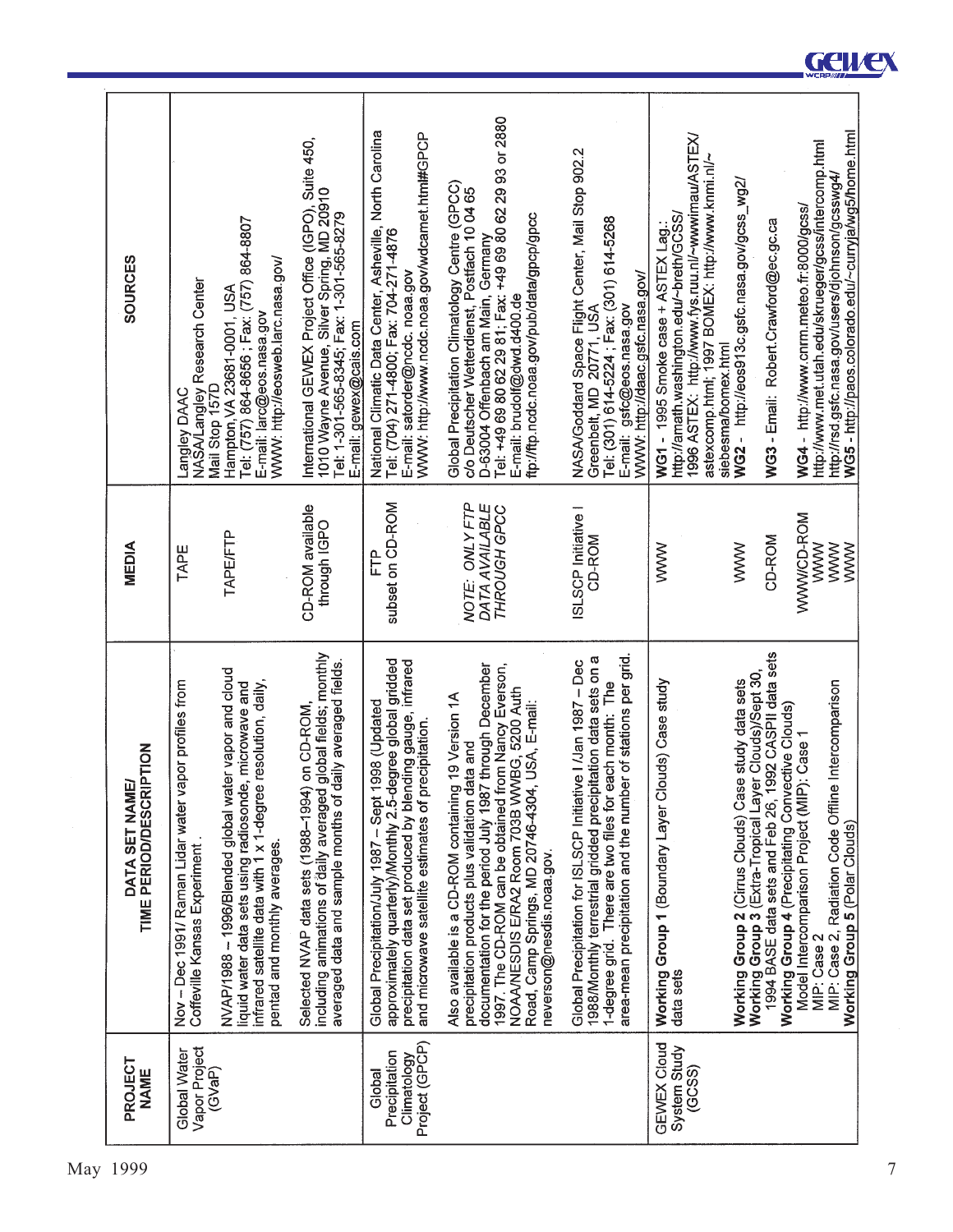| SOURCES                                   | Gewasserkunde, Kaiserin-Augusta-Anlagen 15-17, 56068<br>Koblenz, Germany ; Tel.: 49 261 1306-5224; Fax: 49 261<br>1306-5280; E-mail:  grdc@bafg.de;<br>GRDC, Federal Institute of Hydrology Bundesanstalt fur<br>WWW: http://www.bafg.de/grdc.htm | Greenbelt, MD 20771, USA<br>Tel: (301) 614-5224 ; Fax: (301) 614-5268<br>NASA/Goddard Space Flight Center<br>E-mail: gsfc@eos.nasa.gov<br>WWW: http://daac.gsfc.nasa.gov/<br>Mail Stop 902.2,                                                                                                                                                                                                                                                                                                                                                        | WWW: http://www-eosdis.ornl.gov/<br>Oak Ridge National Laboratory<br>Oak Ridge, TN 37831-6490<br>Tel: (423) 241-3952<br>E-mail: orni@eos.nasa.gov<br>Fax: (423) 574-4665<br>Mail Stop 6407<br>P.O. Box 2008<br><b>ORNL DAAC</b>                                                                                                                                                                                                                                                                                                                                   | WWW: http://www.joss.ucar.edu/codiac<br>UCARJOSS CODIAC System                                                                                                                       | WWW: http://www.ofps.ucar.edu/gcip/gcip_in_situ.html<br>UCARJoint Office for Science Support<br>Tel: 303-497-8987; Fax: 303-497-8158<br>Email: sfw@ncar.ucar.edu<br>Boulder, CO 80307<br>P.O. Box 3000 | GCIP Project Office, 1100 Wayne Avenue, Rm 1225,<br>Silver Spring, MD 20910; Tel: 301-427-2089 ext 187;<br>Fax: 301-427-2222; E-mail: gcip@ogp.noaa.gov<br>ALSO AVAILABLE FROM: |
|-------------------------------------------|---------------------------------------------------------------------------------------------------------------------------------------------------------------------------------------------------------------------------------------------------|------------------------------------------------------------------------------------------------------------------------------------------------------------------------------------------------------------------------------------------------------------------------------------------------------------------------------------------------------------------------------------------------------------------------------------------------------------------------------------------------------------------------------------------------------|-------------------------------------------------------------------------------------------------------------------------------------------------------------------------------------------------------------------------------------------------------------------------------------------------------------------------------------------------------------------------------------------------------------------------------------------------------------------------------------------------------------------------------------------------------------------|--------------------------------------------------------------------------------------------------------------------------------------------------------------------------------------|--------------------------------------------------------------------------------------------------------------------------------------------------------------------------------------------------------|---------------------------------------------------------------------------------------------------------------------------------------------------------------------------------|
| MEDIA                                     | Diskette/email/paper                                                                                                                                                                                                                              | Initiative I CD-ROM                                                                                                                                                                                                                                                                                                                                                                                                                                                                                                                                  | FIFE CD-ROM                                                                                                                                                                                                                                                                                                                                                                                                                                                                                                                                                       | Subset available on<br>CD-ROM<br>On-line                                                                                                                                             | CD-ROM                                                                                                                                                                                                 |                                                                                                                                                                                 |
| TIME PERIOD/DESCRIPTION<br>DATA SET NAME/ | 3,725 stations from more than 2,800 rivers (including sub-<br>Variable time period/daily and monthly discharge data for<br>basins). 74,106 data sets of mean monthly discharge;<br>444,151 data sets of mean daily discharge.                     | Initiative I/1987 - 1988/ Vegetation, hydrometeorology, soils,<br>http://daac.gsfc.nasa.gov/CAMPAIGN_DOCS/ISLSCP/islscp<br>and 6-hourly forcing fields provided. See Initiative I web site<br>All but the river basin<br>variables required for initialization, forcing and validation of<br>global coverage on a common 1 x 1-degree grid. Monthly<br>snow and ice, meteorology and radiation parameters and<br>runoff data and the NOAA/NESDIS snow cover provide<br>global biosphere-atmosphere models.<br>for updates and revisions:<br>11.html. | moisture, terrain reference, surface temp., and digitized site<br>1987;1989 (Follow-up Experiment)/FIFE was conducted on<br>summer of 1987. A<br>1989. Data includes surface observations and non-image<br>data sets; satellite Imagery; Thematic Mapper Simulator<br>follow-up experiment at the same location took place in<br>radiometer (aircraft) Imagery; and vegetation index, soil<br>(aircraft) imagery; spectro-radiometer and microwave<br>First ISLSCP Field Experiment Data (FIFE)/ Summer<br>the Konza Prairie in Kansas during the<br>photographs. | Atmospheric, hydrologic, satellite and radar composites, and<br>30 April 1992/<br>River Basin.<br>GCIP Initial Data Set (GIDS-1)/1 Feb -<br>surface data for the Central Mississippi | Topography, land use and other types of data which are<br>the next several<br>GCIP Reference Data Set (GREDS)/No time period/<br>expected to change little, if any, during<br>years.                   |                                                                                                                                                                                 |
| PROJECT<br><b>NAME</b>                    | Global Runoff<br>Data Centre<br>(GRDC)                                                                                                                                                                                                            | Satellite Land<br>International<br>Climatology<br>(ISLSCP)<br>Surface<br>Project                                                                                                                                                                                                                                                                                                                                                                                                                                                                     |                                                                                                                                                                                                                                                                                                                                                                                                                                                                                                                                                                   | International<br>Continental-<br>GEWEX<br>scale                                                                                                                                      | Project<br>(GCIP)                                                                                                                                                                                      |                                                                                                                                                                                 |

 $\ddot{\phantom{0}}$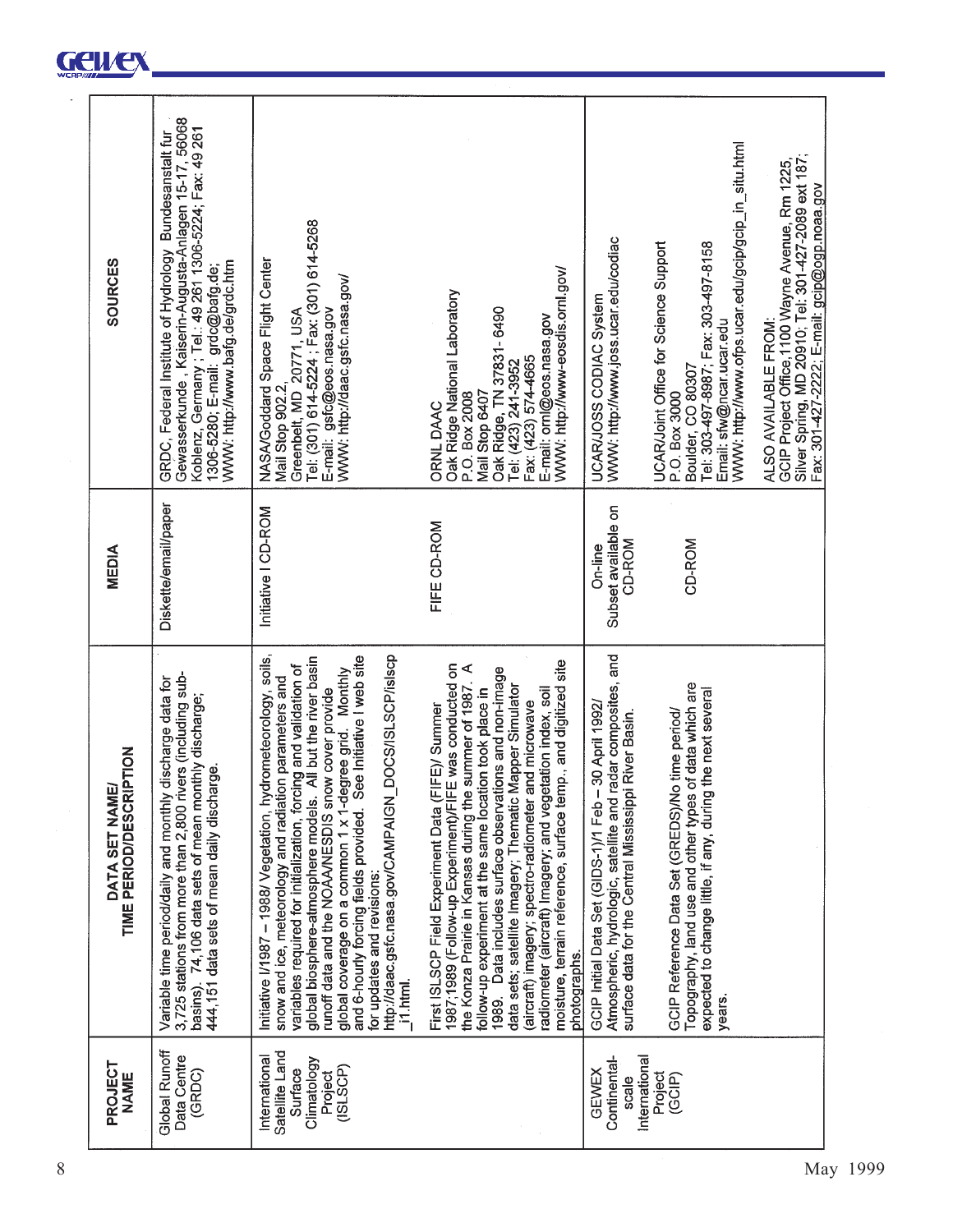AES, 4905 Dufferin Street, Downsview, Ontario M3H 5T4<br>Tel: 416-739-4399; Fax: 416-739-4446 Linda M. Stirling, Climate Information Branch, MAGS Home Page:<br>http://www.tor.ec.gc.ca/GEWEX/MAGS.html SOURCES Climate Information Branch,<br>Atmospheric Environment Service Atmospheric Environment Service E-mail: Linda.Stirling@ec.gc.ca UCAR/JOSS CODIAC System UCARJOSS CODIAC System UCAR/JOSS CODIAC System UCARJOSS CODIAC System UCARJOSS CODIAC System UCARJOSS CODIAC System Climate Information Branch On-line<br>Subset on CD-ROM Subset on CD-ROM CD-ROM Subset (in preparation) (in preparation) in preparation CD-ROM CD-ROM CD-ROM **MEDIA** On-line On-line On-line **NWW** On-line On-line during the Enhanced Seasonal Observing Period (ESOP-95) as a second GCIP warm season data set in the Large Scale ESOP-97/1 Oct 1996 - 31 May 1997/ Consists of data<br>collected during the ESOP for a GCIP cold season data set in the Large Scale Area-NC (Upper Mississippi River Basin) ESOP-98/1 Oct 1997 – 31 May 1998/ Consists of data<br>collected during the ESOP for a second GCIP cold season collected during the Enhanced Annual Observing Period for<br>an annual data set in the Large Scale-E (Ohio-Tennessee GIDS-3/1 April -- 31 August 1994/Consists of data collected ESOP-96/1 April -- 30 Sept 1996/Consists of data collected during the ESOP for a third GCIP warm season data set in corrected precipitation archive of 78 stations; snow course<br>and snow depth databases, reference data, land cover. Canadian Weather and Engineering Data Set (CWEEDS)/ HYDAT/historical-presentWater Survey of Canada daily<br>streamflow, lake level and sediment data for all Canadian GIDS-4/1 April - 30-Sept 1995/Consists of data collected Canadian Daily Climate Data (CDCD) /historical-present/ Daily temperature and precipitation data for all Canadian Large Scale Area - SW (Arkansas Red River Basin) and 1950-present/hourly weather for 143 Canadian stations. data set in the Large Scale Area-NC (Upper Mississippi<br>River Basin) during the GCIP Integrated Systems Test (GIST) in the Related data sets/no time period/basin monthly means; EAOP-98/1 Oct 1997 - 30 Sept 1998/ Consists of data the Large Scale Area-SW (Arkansas-Red River Basin) provides an initial data set for the warm season. TIME PERIOD/DESCRIPTION DATA SET NAME/ Area-SW (Arkansas-Red River Basin) **River Basin**) stations. stations. GEWEX Study PROJECT<br>NAME Mackenzie continued (MAGS) GCIP

Gewe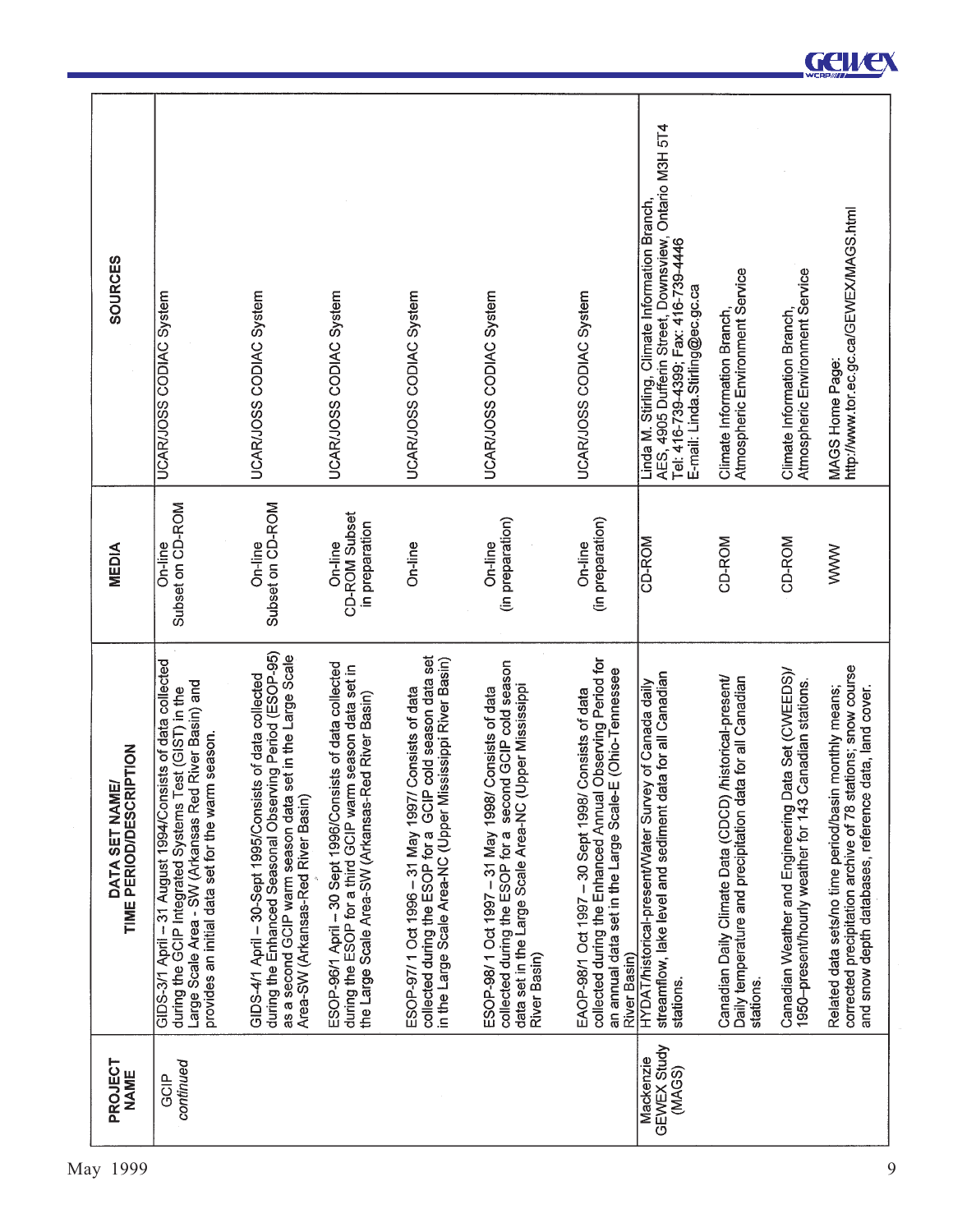| <b>SOURCES</b>                            | http://www.cmc.doe.ca/cmc/CMOl/htmls/Gewex_archa.html<br>Canadian GEWEX Archives:                                                            | http://www.tor.ec.gc.ca/BASE/base_homepage.html<br>http://www.tor.ec.gc.ca/GEWEX/MAGS.html<br>MAGS Home Page:<br>BASE Home Page                                                                                                                                                                                                                                                                                                                                                                                         | Canadian GEWEX Archives<br>E-mail: Robert.Crawford@ec.gc.ca                                                                                                                                                                           | E-mail: Robert.Crawford@ec.gc.ca<br>Canadian GEWEX Archives                                           | Canadian GEWEX Archives<br>E-mail: Robert.Crawford@ec.gc.ca                    | E-mail: Robert.Crawford@ec.gc.ca<br>Canadian GEWEX Archives                                                                                                                                               | Canadian GEWEX Archives<br>E-mail: Robert.Crawford@ec.gc.ca                           | Canadian GEWEX Archives<br>E-mail: David.Hudak@ec.gc.ca                                                                                                                                             |                                                                                                                                                                                                                         |
|-------------------------------------------|----------------------------------------------------------------------------------------------------------------------------------------------|-------------------------------------------------------------------------------------------------------------------------------------------------------------------------------------------------------------------------------------------------------------------------------------------------------------------------------------------------------------------------------------------------------------------------------------------------------------------------------------------------------------------------|---------------------------------------------------------------------------------------------------------------------------------------------------------------------------------------------------------------------------------------|-------------------------------------------------------------------------------------------------------|--------------------------------------------------------------------------------|-----------------------------------------------------------------------------------------------------------------------------------------------------------------------------------------------------------|---------------------------------------------------------------------------------------|-----------------------------------------------------------------------------------------------------------------------------------------------------------------------------------------------------|-------------------------------------------------------------------------------------------------------------------------------------------------------------------------------------------------------------------------|
| <b>MEDIA</b>                              | $\overline{\text{W}}$                                                                                                                        | <b>NNW</b>                                                                                                                                                                                                                                                                                                                                                                                                                                                                                                              | CD-ROM                                                                                                                                                                                                                                | CD-ROM                                                                                                | CD-ROM                                                                         | CD-ROM                                                                                                                                                                                                    | (sounding data)<br>CD-ROM                                                             | (radar data)<br>CD-ROM                                                                                                                                                                              |                                                                                                                                                                                                                         |
| TIME PERIOD/DESCRIPTION<br>DATA SET NAME/ | <b>NAGS</b><br>CMC special model output archive for<br>- RFE 35-km, Jan 96 - Mar 97<br>- RFE 50-km, Sept - Dec 95<br>- GEM 35-km, Apr 97 - ? | model output, surface meso-network measurements, special<br>Oct 15, 1995/MC2 mesoscale model output, RFE regional<br>Arctic Ivlk cruise report, ocean current and pack ice data,<br>Beaufort and Arctic Storms Experiment (BASE)/Sept 1-<br>chemistry, Doppler radar measurements at Inuvlk, radar<br>measurements, special aircraft dropsonde data, CCGS<br>rawinsonde launches, precipitation photography and<br>measurements at Tuktoyaktuk, Convair 580 aircraft<br>with internet link to NCAR C-130 aircraft data. | Convair 580 aircraft measurements, aircraft dropsonde data,<br>Arctic. Includes meso-network measurements, soundings,<br>Sept. 30, 1994 - Warm front off the Western Canadian<br>SPECIAL BASE CASE STUDY<br>radar and satellite data. | Clouds; aircraft<br>measurements through the melting layer<br>Vertical Profiles through Precipitating | additional variables),<br>Welsh CMC RFE 50-km archive (with<br>May 94 – Apr 96 | SPECIAL CAGES DATA SETS:<br>YSM-97: 01-13 Aug. 1997 – 3-hr soundings, Ft.Smith, NWT<br>YSM-98: 15-31 Jul. 1997 – 3-hr soundings, Ft.Smith, NWT<br>OP-1: 22 Sep. - 12 Oct., 1998 - 6-hr soundings at sites | OP-2: 01-15 Dec. 1998 - radar and sounding data,<br>within and around Mackenzie basin | IOP-3: 22 May - 05 Jun. 1999 - 6-hr soundings at sites<br>PIX: 22 Apr.-14 May, 1999 - radar and sounding data,<br>within and around Mackenzie basin; special<br>Ft.Simpson, NWT<br>Ft.Simpson, NVVT | IOP-4: 01-15 July, 1999 - 6-hr soundings at sites within and<br>around Mackenzie basin, with 3-hr soundings<br>data at Ft. Smith,<br>discharge data during spring breakup.<br>plus GPS moisture profiling<br><b>NAT</b> |
| PROJECT<br><b>NAME</b>                    | GEWEX Study<br>Mackenzie<br>(MAGS)                                                                                                           |                                                                                                                                                                                                                                                                                                                                                                                                                                                                                                                         |                                                                                                                                                                                                                                       |                                                                                                       |                                                                                |                                                                                                                                                                                                           |                                                                                       |                                                                                                                                                                                                     |                                                                                                                                                                                                                         |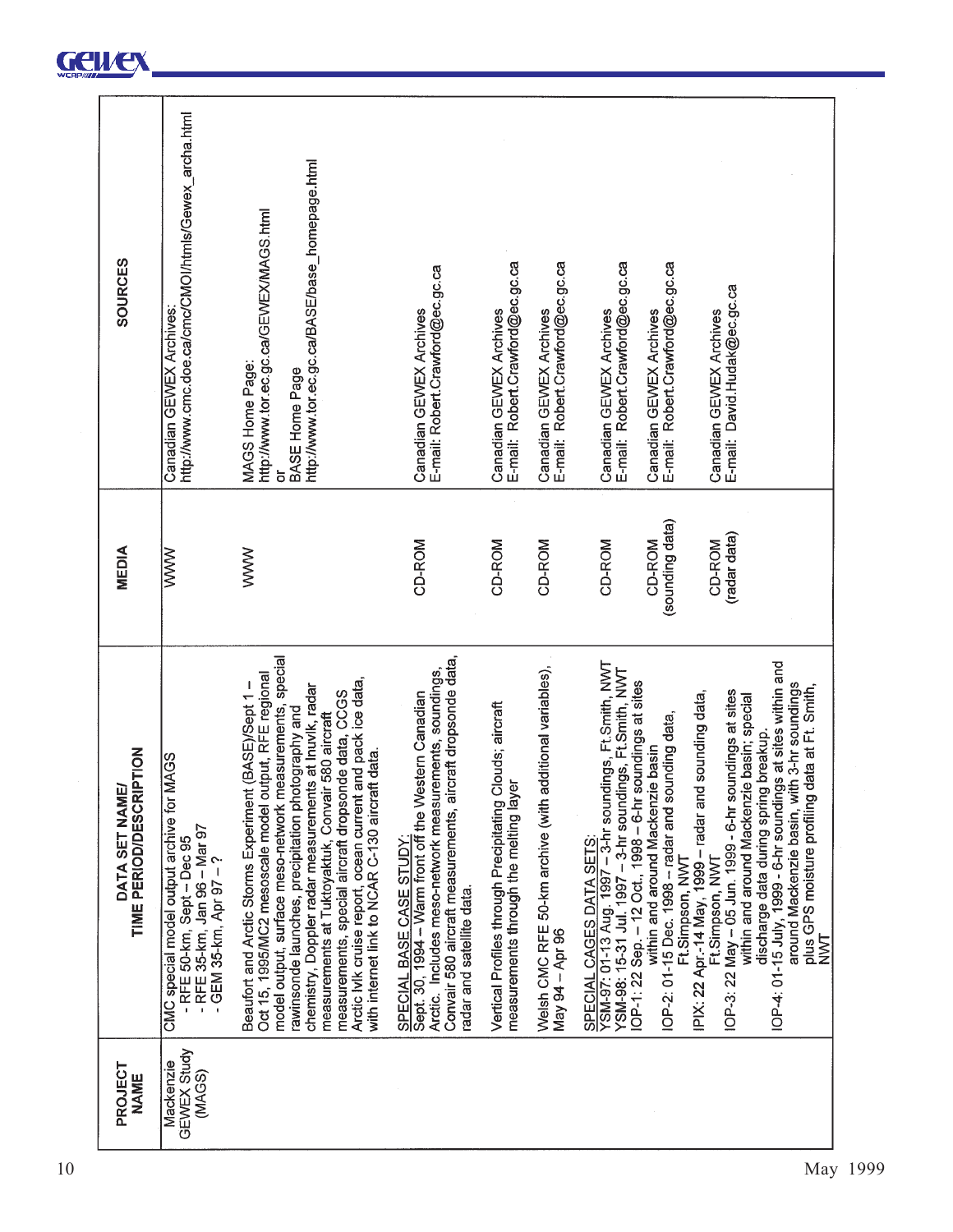

# **TRIBUTE TO DR. MOUSTAFA CHAHINE**

Dr. Moustafa Chahine was honored at the Eleventh Session of the GEWEX SSG in Tucson, Arizona. This was the final meeting at which Dr. Chahine presided as Chairman.



#### **THIRD INTERNATIONAL SCIENTIFIC CONFERENCE ON THE GLOBAL ENERGY AND WATER CYCLE 16-19 June 1999 Beijing, China**

#### **PRELIMINARY PROGRAM OUTLINE**

#### **Wednesday, 16 June 1999**

*OPENING SESSION Chair: Hong Yan, China Meteorological Administration*

- Welcome *Kegang Wen*, China Meteorological Adminis tration Representative of MOST of China
- Address *Soroosh Sorooshian*/*Moustafa T. Chahine* GEWEX Scientific Steering Group

 *Qingcun Zeng*, CAST and China WCRP Committee

#### *PLENARY SESSION*

*Chair: Tetsuzo Yasunari,* University of Tsukuba

Plenary Session Speakers are:

*Bolin Zhao*, Peking University; *Taroh Matsuno,* Frontier Research System for Global Change; *Shiyan Tao, Qingyun Zhang, Shunli Zhang*, Chinese Academy of Sciences; *Soroosh Sorooshian, Kuo-lin Hsu, Xiaogang Gao*, University of Arizona; and *Hartmut Grassl,* WCRP

On Wednesday afternoon the scientific sessions begin and continue to Saturday afternoon, 19 June 1999. The session topics are:

> The Variability and Predictability of the Asian/ Australian and African Monsoons, and Associated Flood and Drought Predictions

Heavy Precipitation and Cloud Systems in the Tropics and Subtropics

Radiation Processes within the Atmosphere and at the Surface Considering Clouds, Water Vapor and Aerosols

Water and Carbon Cycle Connection and Its Role in Global and Regional Hydrological Cycles

High Latitude and High Altitude Hydrology Ocean-Atmosphere-Ice/Snow Exchange

Climate Change and Its Impact on Water Resources and on Recycling Rate of the Hydrological Cycle and Global and Regional Scales

Observations, Data Analysis and Modeling Studies Related to GAME-IOP

Satellite Remote Sensing and TRMM Related Studies

Global Soil Wetness Project and Related Studies